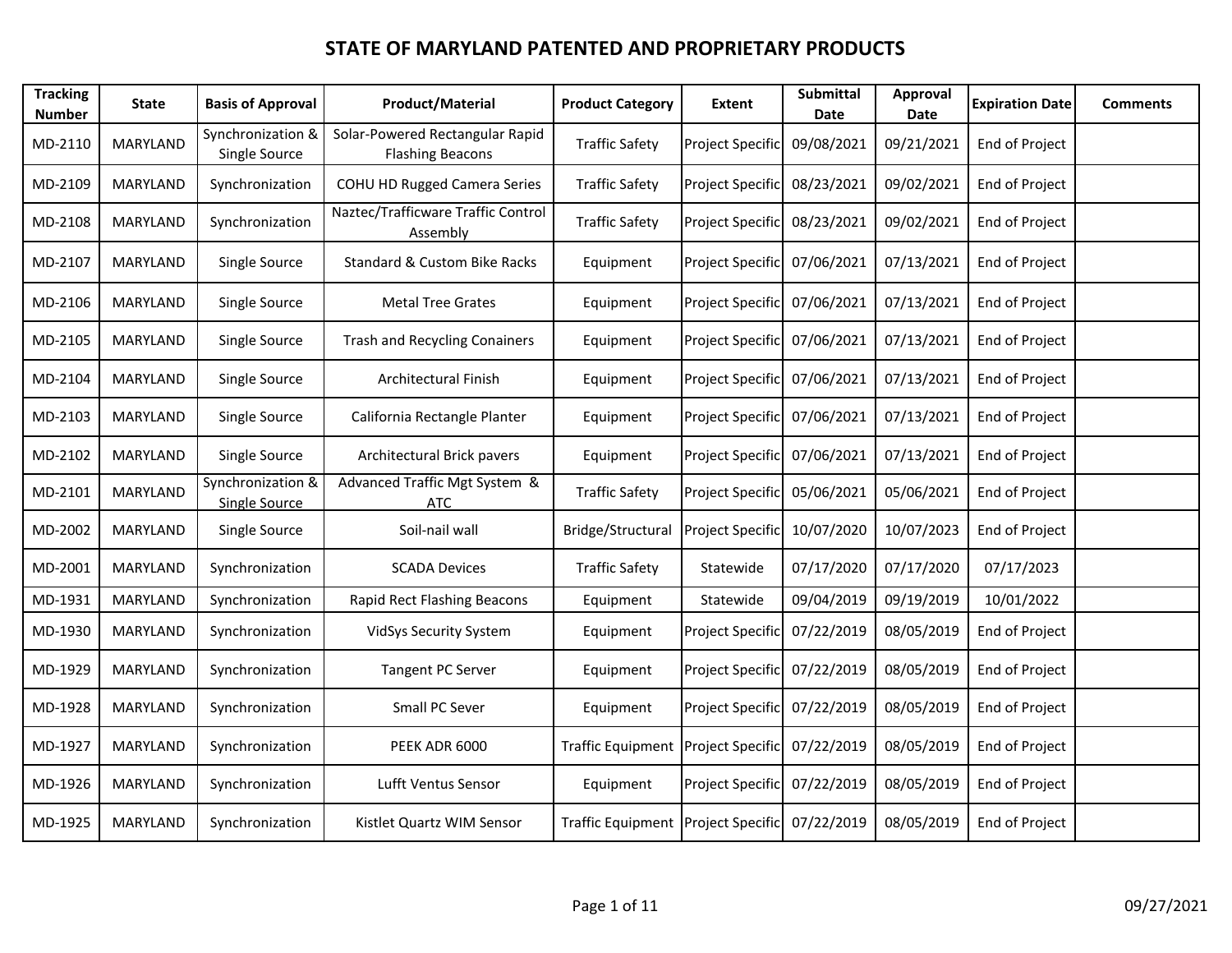| <b>Tracking</b><br><b>Number</b> | <b>State</b> | <b>Basis of Approval</b> | <b>Product/Material</b>                                                               | <b>Product Category</b>            | Extent           | <b>Submittal</b><br>Date | Approval<br>Date | <b>Expiration Date</b> | <b>Comments</b> |
|----------------------------------|--------------|--------------------------|---------------------------------------------------------------------------------------|------------------------------------|------------------|--------------------------|------------------|------------------------|-----------------|
| MD-1924                          | MARYLAND     | Synchronization          | Kapsch DYNAC                                                                          | Traffic Equipment Project Specific |                  | 07/22/2019               | 08/05/2019       | End of Project         |                 |
| MD-1923                          | MARYLAND     | Synchronization          | HWg-ER02b IP Relays                                                                   | Equipment                          | Project Specific | 07/22/2019               | 08/05/2019       | End of Project         |                 |
| MD-1922                          | MARYLAND     | Synchronization          | Hirschmann Ethernet Switches                                                          | Equipment                          | Project Specific | 07/22/2019               | 08/05/2019       | End of Project         |                 |
| MD-1921                          | MARYLAND     | Synchronization          | <b>ELSAG LPR</b>                                                                      | Equipment                          | Project Specific | 07/22/2019               | 08/05/2019       | End of Project         |                 |
| MD-1920                          | MARYLAND     | Synchronization          | Digi Cellular Router                                                                  | Equipment                          | Project Specific | 07/22/2019               | 08/05/2019       | End of Project         |                 |
| MD-1919                          | MARYLAND     | Synchronization          | Daktronics Dynamic Message Signs                                                      | Traffic Equipment Project Specific |                  | 07/22/2019               | 08/05/2019       | End of Project         |                 |
| MD-1918                          | MARYLAND     | Synchronization          | <b>Citilog Analyzer</b>                                                               | Traffic Equipment Project Specific |                  | 07/22/2019               | 08/05/2019       | End of Project         |                 |
| MD-1917                          | MARYLAND     | Synchronization          | <b>Bosch Donion Camera</b>                                                            | Equipment                          | Project Specific | 07/22/2019               | 08/05/2019       | End of Project         |                 |
| MD-1916                          | MARYLAND     | Synchronization          | Banner Overheight Detector                                                            | Equipment                          | Project Specific | 07/22/2019               | 08/05/2019       | End of Project         |                 |
| MD-1915                          | MARYLAND     | Synchronization          | Econolite NEMA 6                                                                      | <b>Traffic Safety</b>              | Project Specific | 07/12/2019               | 07/22/2019       | End of Project         |                 |
| MD-1914                          | MARYLAND     | Synchronization          | Pelco Bracket                                                                         | Traffic Equipment Project Specific |                  | 07/12/2019               | 07/22/2019       | End of Project         |                 |
| MD-1913                          | MARYLAND     | Synchronization          | Econolite Camera Det Equip                                                            | Traffic Equipment Project Specific |                  | 07/12/2019               | 07/22/2019       | End of Project         |                 |
| MD-1912                          | MARYLAND     |                          | <b>Naztec Controller Assembly</b>                                                     |                                    |                  |                          |                  |                        |                 |
| MD-1911                          | MARYLAND     | Synchronization          | CohuHD Rugged surveillance<br>camera                                                  | Equipment                          | Statewide        | 04/03/2019               | 04/11/2019       | 03/31/2022             |                 |
| MD-1910                          | MARYLAND     | Synchronization          | Murdock manufacturing Drinking<br>Fountain Model 23B-PFJ-FRU3                         | Equipment                          | Project Specific | 04/09/2019               | 04/11/2019       | <b>End of Project</b>  |                 |
| MD-1909                          | MARYLAND     | Synchronization          | <b>Brick Sidewalk</b>                                                                 | Bridge/Structural                  | Project Specific | 03/13/2019               | 04/11/2019       | End of Project         |                 |
| MD-1908                          | MARYLAND     | Synchronization          | ELA Lighting Luminaire L9654 and<br>Flute Pole P3052                                  | Traffic Equipment Project Specific |                  | 03/13/2019               | 04/11/2019       | End of Project         |                 |
| MD-1907                          | MARYLAND     | Synchronization          | Econolite ASC-3 Traffic Controller,<br>MMU-16 Conflict Monitor, and<br>NEMA-6 Cabinet | Traffic Equipment Project Specific |                  | 02/28/2019               | 03/05/2019       | End of Project         |                 |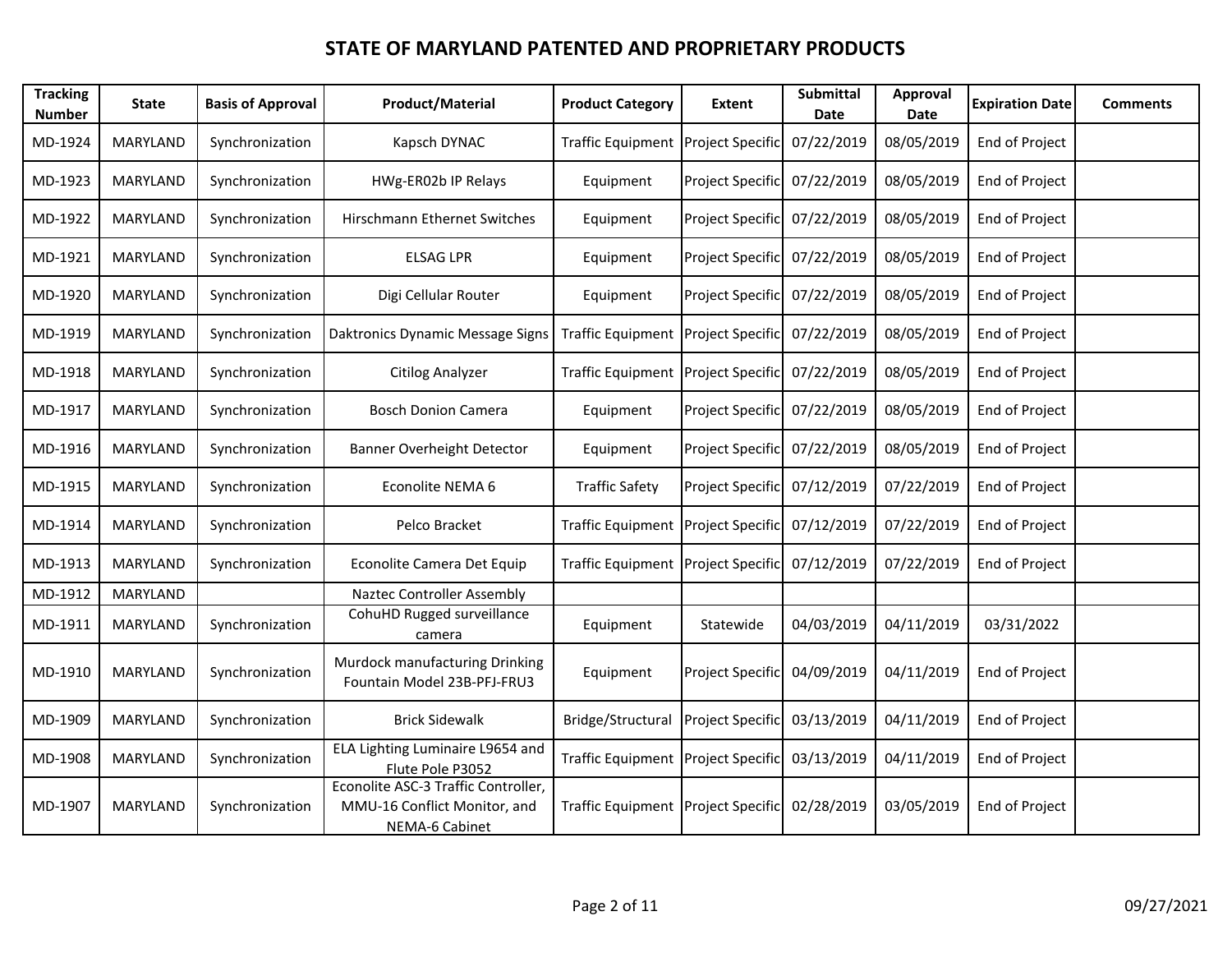| <b>Tracking</b><br><b>Number</b> | State    | <b>Basis of Approval</b> | <b>Product/Material</b>                                       | <b>Product Category</b>            | Extent                      | <b>Submittal</b><br>Date | Approval<br>Date | <b>Expiration Date</b> | <b>Comments</b> |
|----------------------------------|----------|--------------------------|---------------------------------------------------------------|------------------------------------|-----------------------------|--------------------------|------------------|------------------------|-----------------|
| MD-1906                          | MARYLAND | Synchronization          | <b>Econolite Camera Detection</b>                             | Traffic Equipment Project Specific |                             | 02/28/2019               | 03/05/2019       | End of Project         |                 |
| MD-1905                          | MARYLAND | Synchronization          | Pelco bracket for installing signal<br>equipment on mast arms | Traffic Equipment Project Specific |                             | 02/28/2019               | 03/05/2019       | End of Project         |                 |
| MD-1904                          | MARYLAND | Synchronization          | <b>ICONIC Bicycles</b>                                        | Equipment                          | Project Specific            | 01/29/2019               | 02/06/2019       | End of Project         |                 |
| MD-1903                          | MARYLAND | Synchronization          | 17-dock Bikeshare Docking Station                             | Equipment                          | <b>Project Specific</b>     | 01/04/2019               | 01/24/2019       | End of Project         |                 |
| MD-1902                          | MARYLAND | Synchronization          | 15-dock Bikeshare Docking Station                             | Equipment                          | Project Specific            | 01/04/2019               | 01/24/2019       | End of Project         |                 |
| MD-1901                          | MARYLAND | Synchronization          | 13-dock Bikeshare Docking Station                             | Equipment                          | Project Specific            | 01/04/2019               | 01/24/2019       | End of Project         |                 |
| MD-1833                          | MARYLAND | Synchronization          | Zinc Anodes (MD 500)                                          | Equipment                          | Project Specific            | 12/19/2018               | 12/19/2018       | End of Project         |                 |
| MD-1832                          | MARYLAND | Synchronization          | Wire Terminations (MD 212A)                                   | Equipment                          | Project Specific            | 12/19/2018               | 12/21/2018       | End of Project         |                 |
| MD-1831                          | MARYLAND | Synchronization          | Wire Terminations (MD 500)                                    | Equipment                          | Project Specific            | 12/19/2018               | 12/19/2018       | End of Project         |                 |
| MD-1830                          | MARYLAND | Synchronization          | Polyethylene Mesh Seperator Pad<br>(MD 212A)                  | Equipment                          | Project Specific            | 12/19/2018               | 12/22/2018       | End of Project         |                 |
| MD-1829                          | MARYLAND | Synchronization          | Polyethylene Mesh Seperator Pad<br>(MD 500)                   | Equipment                          | Project Specific            | 12/19/2018               | 12/19/2018       | End of Project         |                 |
| MD-1828                          | MARYLAND | Synchronization          | Copper-Sulfate Reference<br>Electrode (MD 212A)               | Equipment                          | Project Specific            | 12/19/2018               | 12/21/2018       | End of Project         |                 |
| MD-1827                          | MARYLAND | Synchronization          | Copper-Sulfate Reference<br>Electrode (MD 500)                | Equipment                          | Project Specific            | 12/19/2018               | 12/19/2018       | End of Project         |                 |
| MD-1826                          | MARYLAND | Synchronization          | Electrical Tape (MD 212A)                                     | Equipment                          | Project Specific            | 12/19/2018               | 12/21/2018       | End of Project         |                 |
| MD-1825                          | MARYLAND | Synchronization          | Electrical Tape (MD 500)                                      | Equipment                          | Project Specific            | 12/19/2018               | 12/19/2018       | End of Project         |                 |
| MD-1824                          | MARYLAND | Synchronization          | Compression Connector, 'C'-shaped<br>(MD 212A)                | Equipment                          | Project Specific            | 12/19/2018               | 12/21/2018       | End of Project         |                 |
| MD-1823                          | MARYLAND | Synchronization          | Compression Connector, 'C'-shaped<br>(MD 500)                 | Equipment                          | Project Specific            | 12/19/2018               | 12/19/2018       | End of Project         |                 |
| MD-1822                          | MARYLAND | Synchronization          | CAT5E outdoor video detection<br>2RJ-45                       | Equipment                          | Project Specific 09/25/2018 |                          | 09/27/2018       | End of Project         |                 |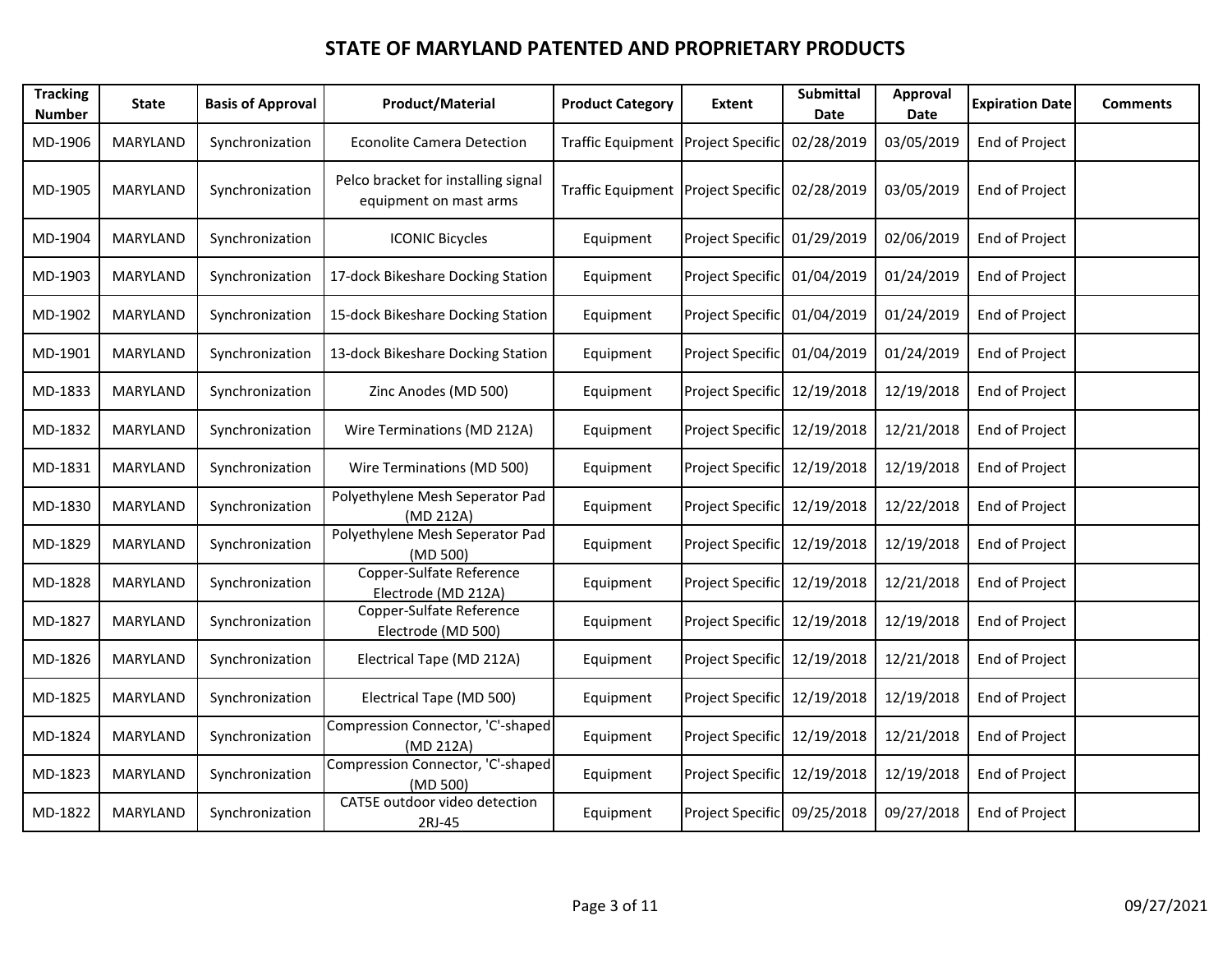| <b>Tracking</b><br><b>Number</b> | <b>State</b>    | <b>Basis of Approval</b>   | <b>Product/Material</b>                                    | <b>Product Category</b> | <b>Extent</b>               | <b>Submittal</b><br>Date | Approval<br>Date | <b>Expiration Date</b> | <b>Comments</b> |
|----------------------------------|-----------------|----------------------------|------------------------------------------------------------|-------------------------|-----------------------------|--------------------------|------------------|------------------------|-----------------|
| MD-1821                          | MARYLAND        | Synchronization            | 131 Watt LED Roadway Luminaire<br>(Daylight Model)         | Equipment               | <b>Project Specific</b>     | 09/25/2018               | 09/27/2018       | End of Project         |                 |
| MD-1820                          | <b>MARYLAND</b> | Synchronization            | Naztec Ethernet temperature<br>probe Sensor Cable (100')   | Equipment               | Project Specific            | 09/25/2018               | 09/27/2018       | End of Project         |                 |
| MD-1819                          | <b>MARYLAND</b> | Synchronization            | Naztec Ethernet temperature<br>probe                       | Equipment               | <b>Project Specific</b>     | 09/25/2018               | 09/27/2018       | End of Project         |                 |
| MD-1818                          | MARYLAND        | Synchronization            | <b>Electric Utility Service Equipment</b><br>$(120-240 V)$ | Equipment               | Project Specific            | 09/25/2018               | 09/27/2018       | End of Project         |                 |
| MD-1817                          | MARYLAND        | Synchronization            | Aldis Grid Smart Video Detection<br>System Set-Up W15"     | <b>Traffic Safety</b>   | Project Specific            | 09/25/2018               | 09/27/2018       | End of Project         |                 |
| MD-1816                          | MARYLAND        | Synchronization            | Aldis Grid Smart Video Detection<br>System                 | <b>Traffic Safety</b>   | Project Specific            | 09/25/2018               | 09/27/2018       | End of Project         |                 |
| MD-1815                          | <b>MARYLAND</b> | Synchronization            | <b>AAPS Controller Unit</b>                                | Equipment               | Project Specific            | 09/25/2018               | 09/27/2018       | End of Project         |                 |
| MD-1814                          | MARYLAND        | Synchronization            | Campbell Audible Pedestrian<br>Pushbutton                  | Equipment               | Project Specific            | 09/25/2018               | 09/27/2018       | End of Project         |                 |
| MD-1813                          | MARYLAND        | Synchronization            | Dialight 16", One-Way, One Section                         | Equipment               | Project Specific            | 09/25/2018               | 09/27/2018       | End of Project         |                 |
| MD-1812                          | <b>MARYLAND</b> | Synchronization            | NAZTEC 12" One Way Four Section                            | Equipment               | Project Specific            | 09/25/2018               | 09/27/2018       | End of Project         |                 |
| MD-1811                          | MARYLAND        | Synchronization            | Naztec 12"                                                 | Equipment               | Project Specific            | 09/25/2018               | 09/27/2018       | End of Project         |                 |
| MD-1810                          | MARYLAND        | Synchronization            | Uninterruptible power supply<br>(UPS)                      | Equipment               | Project Specific            | 09/24/2018               | 09/27/2018       | End of Project         |                 |
| MD-1809                          | MARYLAND        | Synchronization            | Naztec Nema 6"                                             | <b>Traffic Safety</b>   | Project Specific            | 09/25/2018               | 09/27/2018       | End of Project         |                 |
| MD-1808                          | <b>MARYLAND</b> | Synchronization            | Water Valve Box & Cover<br>(Contingent)                    | Equipment               | <b>Project Specific</b>     | 07/24/2018               | 08/29/2018       | End of Project         |                 |
| MD-1807                          | MARYLAND        | Synchronization            | Water Valve Box (Contingent)                               | Equipment               | Project Specific            | 07/24/2018               | 08/29/2018       | End of Project         |                 |
| MD-1806                          | MARYLAND        | Synchronization            | Rain Leader (Contingent)                                   | Equipment               | Project Specific            | 07/24/2018               | 08/29/2018       | End of Project         |                 |
| MD-1805                          | MARYLAND        | Synchronization            | Manhole Frame and Cover 9"                                 | Equiptment              | Project Specific            | 07/24/2018               | 08/29/2018       | End of Project         |                 |
| Md-1804                          | MARYLAND        | Synchronization            | Manhole Frame and Cover 4"                                 | Equipment               | Project Specific            | 07/24/2018               | 08/29/2018       | End of Project         |                 |
| MD-1803                          | MARYLAND        | Public Interest<br>Finding | Stone Strong Retaining Wall<br>System                      | Bridge/Structural       | Project Specific 04/25/2018 |                          | 06/13/2018       | End of Project         |                 |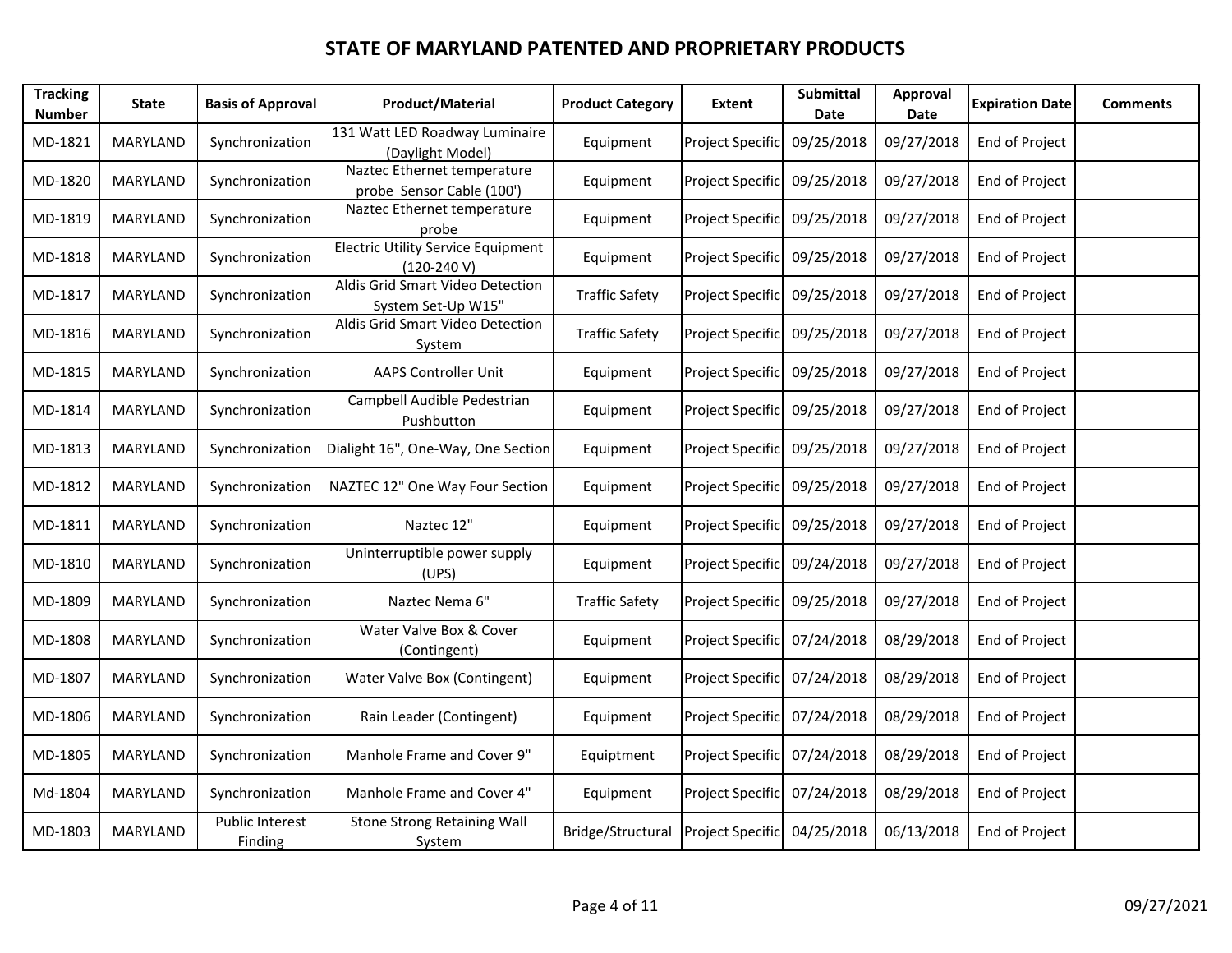| <b>Tracking</b><br><b>Number</b> | <b>State</b>    | <b>Basis of Approval</b> | <b>Product/Material</b>                                                                            | <b>Product Category</b> | Extent    | <b>Submittal</b><br>Date | <b>Approval</b><br>Date | <b>Expiration Date</b> | <b>Comments</b> |
|----------------------------------|-----------------|--------------------------|----------------------------------------------------------------------------------------------------|-------------------------|-----------|--------------------------|-------------------------|------------------------|-----------------|
| MD-1802                          | MARYLAND        | Synchronization          | <b>Gridsmart Traditional Advanced</b><br>Camera (GS-3-TCA)                                         | <b>Traffic Safety</b>   | Statewide | 01/23/2018               | 02/06/2018              | 02/06/2020             |                 |
| MD-1801                          | MARYLAND        | Synchronization          | Gridsmart 360 Degree Video<br>Detection Camera (GS-3-CAM)                                          | <b>Traffic Safety</b>   | Statewide | 01/23/2018               | 02/06/2018              | 02/06/2020             |                 |
| MD-1733                          | <b>MARYLAND</b> | Synchronization          | Gate valve Mechanical Joint                                                                        | Equipment               | Statewide | 12/29/2016               | 03/22/2017              | 03/22/2017             |                 |
| MD-1732                          | MARYLAND        | Synchronization          | Gate Valve Flanged End                                                                             | Equipment               | Statewide | 12/29/2016               | 03/22/2017              | 03/22/2020             |                 |
| MD-1731                          | MARYLAND        | Synchronization          | Pressure reducing valve (4in)                                                                      | Equipment               | Statewide | 12/29/2016               | 03/08/2017              | 03/08/2020             |                 |
| MD-1730                          | MARYLAND        | Synchronization          | Outlet Caps (C-1-1/8)                                                                              | Equipment               | Statewide | 12/29/2016               | 03/13/2017              | 03/10/2020             |                 |
| MD-1729                          | MARYLAND        | Synchronization          | Outlet Caps (C-1-5/8)                                                                              | Equipment               | Statewide | 12/29/2016               | 03/13/2017              | 03/10/2020             |                 |
| MD-1728                          | MARYLAND        | Synchronization          | The in-House Installation, Internal<br>wiring, and programming                                     | <b>Traffic Safety</b>   | Statewide | 03/07/2017               | 03/10/2017              | 03/07/2020             |                 |
| MD-1727                          | MARYLAND        | Synchronization          | <b>Global Traffic System</b>                                                                       | <b>Traffic Safety</b>   | Statewide | 03/07/2017               | 03/10/2017              | 03/07/2020             |                 |
| MD-1726                          | MARYLAND        | Synchronization          | Accessible Pedestrian System<br><b>Equipment by Polara Engineering</b>                             | Equipment               | Statewide | 03/07/2017               | 03/10/2017              | 03/07/2020             |                 |
| MD-1725                          | MARYLAND        | Synchronization          | <b>Econolite ASCIII Traffic Signal</b><br><b>Controller and Ancillary Proprietary</b><br>Equipment | <b>Traffic Safety</b>   | Statewide | 03/07/2017               | 03/10/2017              | 03/07/2020             |                 |
| MD-1724                          | MARYLAND        | Synchronization          | Econolite Autoscope Cameras                                                                        | Equipment               | Statewide | 03/07/2017               | 03/09/2017              | 03/02/2020             |                 |
| MD-1723                          | MARYLAND        | Synchronization          | <b>Corrosion Protection for Aluminum</b><br>to be in Contact with Concrete                         | Coating                 | Statewide | 12/29/2016               | 03/13/2017              | 03/13/2020             |                 |
| MD-1722                          | MARYLAND        | Synchronization          | Fast setting repair Mortar                                                                         | Concrete Patch          | Statewide | 12/29/2016               | 03/10/2017              | 03/10/2020             |                 |
| MD-1721                          | MARYLAND        | Synchronization          | <b>Diffusers</b>                                                                                   | Equipment               | Statewide | 12/29/2016               | 03/01/2017              | 03/01/2020             |                 |
| MD-1720                          | MARYLAND        | Synchronization          | Hydrostatic tests for water pipes:<br>Pressure gage recorder                                       | Equipment               | Statewide | 12/29/2016               | 03/13/2017              | 03/10/2020             |                 |
| MD-1719                          | MARYLAND        | Synchronization          | Rubber Annular Hydrostatic sealing<br>Devices                                                      | Equipment               | Statewide | 12/29/2016               | 03/13/2017              | 03/10/2020             |                 |
| MD-1718                          | <b>MARYLAND</b> | Synchronization          | <b>Continuity Test Station</b>                                                                     | Equipment               | Statewide | 12/29/2016               | 03/13/2017              | 03/10/2020             |                 |
| MD-1717                          | MARYLAND        | Synchronization          | <b>Outlet Caps</b>                                                                                 | Equipment               | Statewide | 12/29/2016               | 03/13/2017              | 03/10/2020             |                 |
| MD-1716                          | MARYLAND        | Synchronization          | <b>Meter Settings</b>                                                                              | Equipment               | Statewide | 12/29/2016               | 03/08/2017              | 03/08/2020             |                 |
| MD-1715                          | MARYLAND        | Synchronization          | <b>Basket Strainers</b>                                                                            | Equipment               | Statewide | 12/29/2016               | 03/01/2017              | 03/01/2020             |                 |
| MD-1714                          | MARYLAND        | Synchronization          | <b>Back Flow Preventer</b>                                                                         | Equipment               | Statewide | 12/29/2016               | 03/01/2017              | 03/01/2020             |                 |
| MD-1713                          | <b>MARYLAND</b> | Synchronization          | Patriot Fire Hydrant                                                                               | Equipment               | Statewide | 12/29/2016               | 02/24/2017              | 02/27/2020             |                 |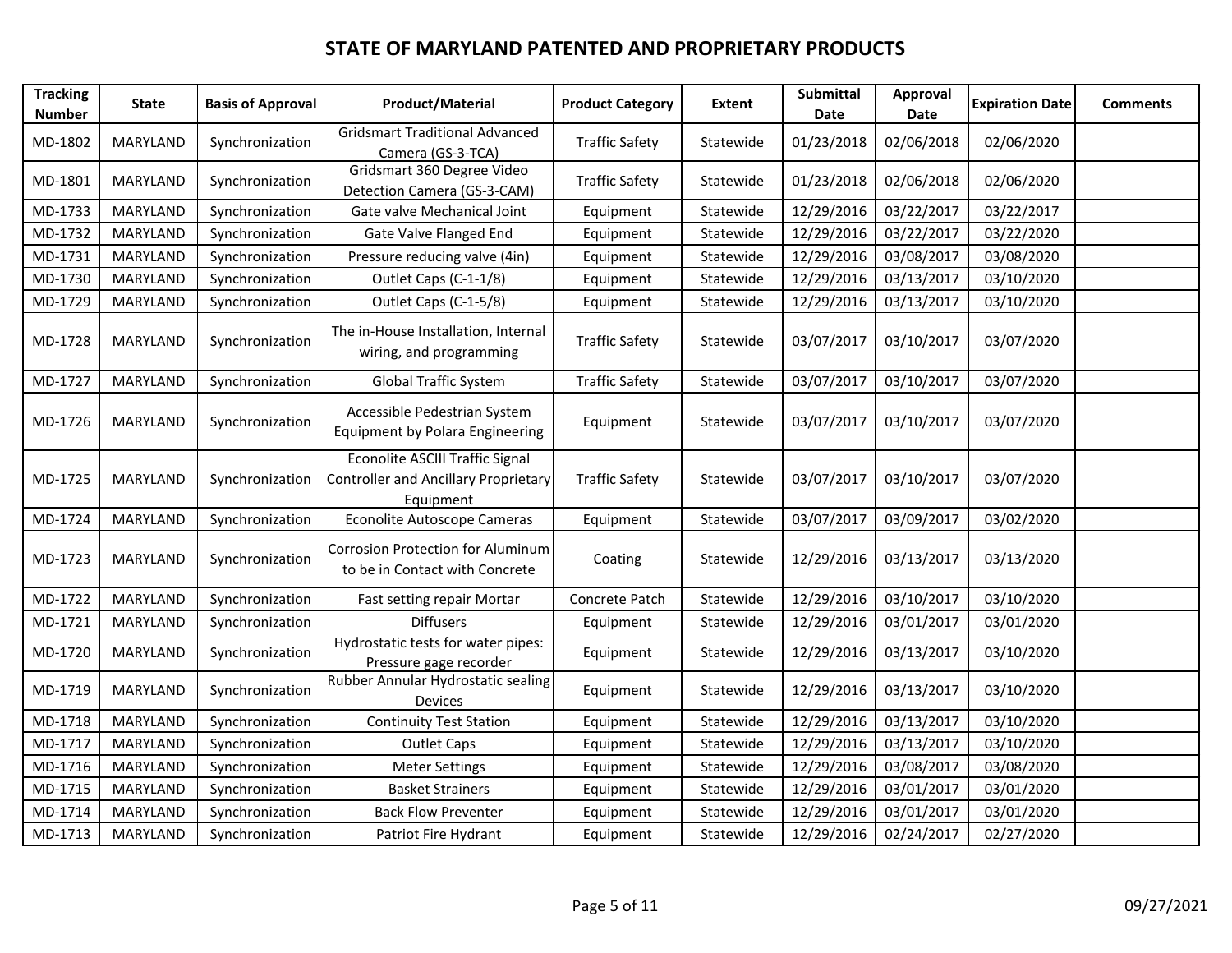| <b>Tracking</b><br><b>Number</b> | <b>State</b>    | <b>Basis of Approval</b> | <b>Product/Material</b>                                                                               | <b>Product Category</b> | <b>Extent</b>    | <b>Submittal</b><br>Date | Approval<br><b>Date</b> | <b>Expiration Date</b> | <b>Comments</b> |
|----------------------------------|-----------------|--------------------------|-------------------------------------------------------------------------------------------------------|-------------------------|------------------|--------------------------|-------------------------|------------------------|-----------------|
| MD-1712                          | MARYLAND        | Synchronization          | Curb Boxes                                                                                            | Equipment               | Statewide        | 12/29/2016               | 03/08/2017              | 03/08/2020             |                 |
| MD-1711                          | MARYLAND        | Synchronization          | Angle Ball Valve                                                                                      | Equipment               | Statewide        | 12/29/2016               | 03/08/2017              | 03/08/2020             |                 |
| MD-1710                          | <b>MARYLAND</b> | Synchronization          | Flange Bolt End Protection in<br>Vaults                                                               | Equipment               | Statewide        | 12/29/2016               | 03/08/2017              | 03/08/2020             |                 |
| MD-1709                          | MARYLAND        | Synchronization          | Flap Valve                                                                                            | Equipment               | Statewide        | 12/29/2016               | 03/08/2017              | 03/08/2020             |                 |
| MD-1708                          | MARYLAND        | Synchronization          | <b>Pressure Relief Valves</b>                                                                         | Equipment               | Statewide        | 12/29/2016               | 02/24/2017              | 02/27/2020             |                 |
| MD-1707                          | MARYLAND        | Synchronization          | Pressure Reducing Valves                                                                              | Equipment               | Statewide        | 12/29/2016               | 03/08/2017              | 03/08/2020             |                 |
| MD-1706                          | <b>MARYLAND</b> | Synchronization          | <b>Corrosion Resistent Coating</b>                                                                    | Coating                 | Statewide        | 12/29/2016               | 03/08/2017              | 03/08/2020             |                 |
| MD-1705                          | MARYLAND        | Synchronization          | Gate Valve Tappings                                                                                   | Equipment               | Statewide        | 12/29/2016               | 03/22/2017              | 03/22/2020             |                 |
| MD-1704                          | MARYLAND        | Synchronization          | Valve Stem                                                                                            | Equipment               | Statewide        | 12/29/2016               | 02/24/2017              | 02/27/2020             |                 |
| MD-1703                          | MARYLAND        | Synchronization          | TR FLEX Restrained Joint Pipe and<br>Fittings                                                         | Equipment               | Statewide        | 12/29/2016               | 03/08/2017              | 03/08/2020             |                 |
| MD-1702                          | MARYLAND        | Synchronization          | Joint Restraint                                                                                       | Equipment               | Statewide        | 12/29/2016               | 02/24/2017              | 02/27/2020             |                 |
| MD-1701                          | MARYLAND        | Synchronization          | High Performance Powder Coating                                                                       | Coating                 | Statewide        | 12/29/2016               | 02/24/2017              | 02/27/2020             |                 |
| MD-1626                          | Maryland        | Synchronization          | Construction of the Bridge<br>Replacement of Park Valley Road<br>Bridge No.MPK-03                     | Bridge/Structural       | Project Specific | 11/30/2016               | 12/07/2016              | End of Project         |                 |
| MD-1625                          | MARYLAND        | Synchronization          | Gate Valves, double disc, sizes 16<br>inch through 48 inch for high<br>working pressure applicationds | Equipment               | Statewide        | 10/31/2016               | 11/10/2016              | 11/08/2019             |                 |
| MD-1624                          | MARYLAND        | Synchronization          | Amerlock 2 Red Oxide Epoxy                                                                            | Coating                 | Statewide        | 10/31/2016               | 11/10/2016              | 11/08/2019             |                 |
| MD-1623                          | MARYLAND        | Synchronization          | Tnemec N 140-1211 epoxy                                                                               | Coating                 | Statewide        | 10/31/2016               | 11/10/2016              | 11/08/2019             |                 |
| MD-1622                          | <b>MARYLAND</b> | Synchronization          | Mechanical Joint (Model No<br>$F-5067$                                                                | Equipment               | Statewide        | 10/31/2016               | 11/10/2016              | 11/08/2019             |                 |
| MD-1621                          | MARYLAND        | Synchronization          | Flange inlet(Model No. F-5070)                                                                        | Equipment               | Statewide        | 10/31/2016               | 11/10/2016              | 11/08/2019             |                 |
| MD-1620                          | MARYLAND        | Synchronization          | HSF 250 Hydra-Stopper Single Line<br><b>Stopping Ststem</b>                                           | Equipment               | Statewide        | 10/31/2016               | 11/10/2016              | 11/08/2019             |                 |
| MD-1619                          | MARYLAND        | Synchronization          | FTS425 Steel Fabricated Tapping<br>Sleeve                                                             | Equipment               | Statewide        | 10/31/2016               | 11/10/2016              | 11/08/2019             |                 |
| MD-1618                          | MARYLAND        | Synchronization          | JCM 414 ESS Fabricated<br><b>Mechanical Joint Tapping Sleeves</b>                                     | Equipment               | Statewide        | 10/31/2016               | 11/10/2016              | 11/08/2019             |                 |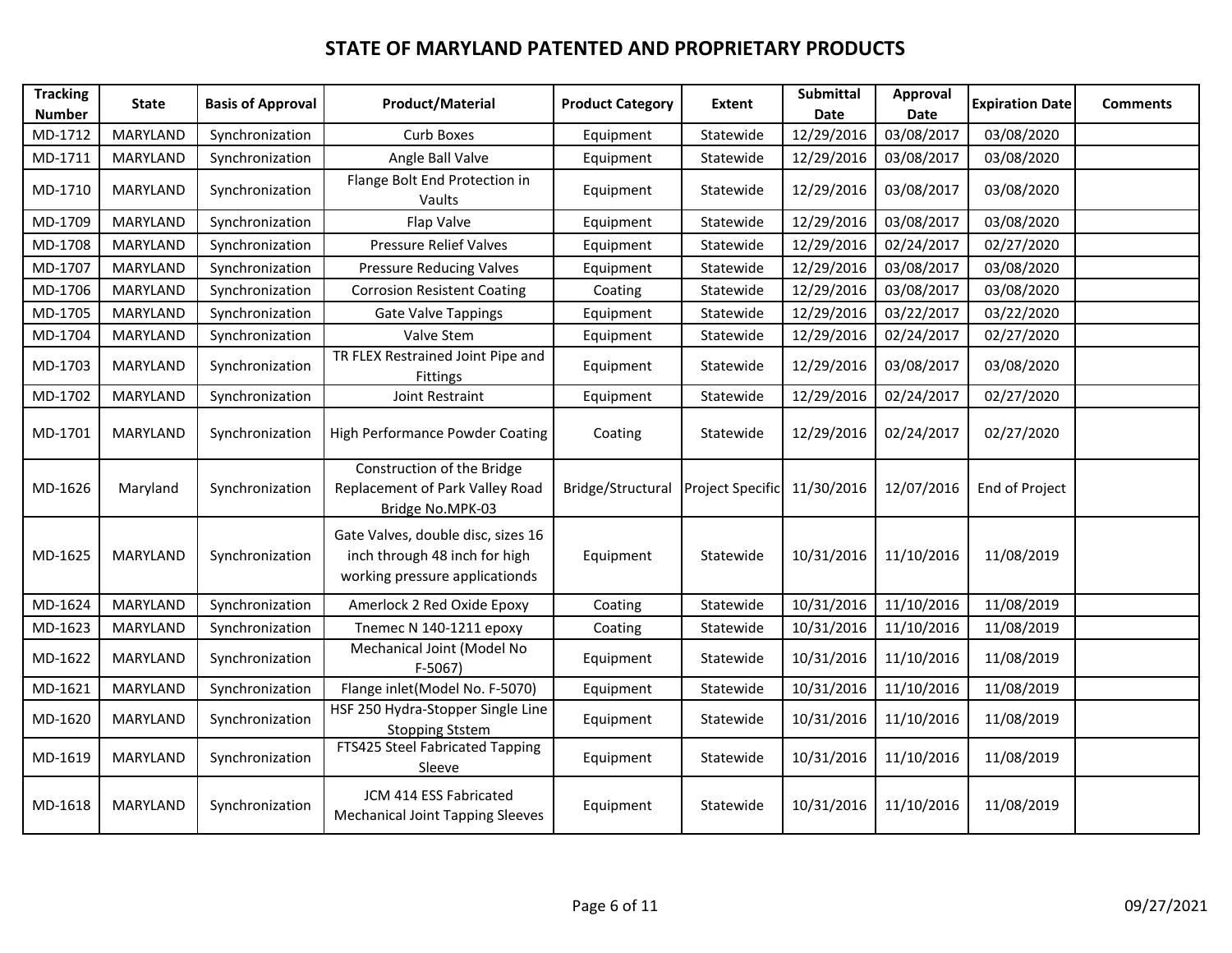| <b>Tracking</b><br><b>Number</b> | <b>State</b>    | <b>Basis of Approval</b> | <b>Product/Material</b>                                          | <b>Product Category</b>            | <b>Extent</b>           | <b>Submittal</b><br>Date | <b>Approval</b><br>Date | <b>Expiration Date</b> | <b>Comments</b> |
|----------------------------------|-----------------|--------------------------|------------------------------------------------------------------|------------------------------------|-------------------------|--------------------------|-------------------------|------------------------|-----------------|
| MD-1617                          | <b>MARYLAND</b> | Synchronization          | JCM 412 ESS Fabricated Steel<br><b>Tapping Sleeves</b>           | Equipment                          | statewide               | 10/31/2016               | 11/10/2016              | 11/08/2019             |                 |
| MD-1616                          | MARYLAND        | Synchronization          | PVC Fittings: Blue Brute C907                                    | Equipment                          | Statewide               | 10/31/2016               | 11/10/2016              | 11/08/2019             |                 |
| MD-1615                          | <b>MARYLAND</b> | Synchronization          | PVC Fittings: PVC C907 Blue                                      | Equipment                          | Statewide               | 10/31/2016               | 11/10/2016              | 11/08/2019             |                 |
| MD-1614                          | MARYLAND        | Synchronization          | PVC Fittings: PVC C900                                           | Equipmet                           | Statewide               | 10/31/2016               | 11/10/2016              | 11/08/2019             |                 |
| MD-1613                          | MARYLAND        | Synchronization          | Coating Ductile Iron Pipe                                        | Coating                            | Statewide               | 10/31/2016               | 11/10/2016              | 11/08/2019             |                 |
| MD-1612                          | MARYLAND        | Synchronization          | Welded on Connections/ Outlets                                   | Equipment                          | Statewide               | 10/31/2016               | 11/10/2016              | 11/08/2019             |                 |
| MD-1611                          | MARYLAND        | Synchronization          | Naztec Trafficware/Controller                                    | <b>Traffic Equipment</b>           | <b>Project Specific</b> | 06/06/2016               | 06/09/2016              | End of Project         |                 |
| MD-1610                          | MARYLAND        | Synchronization          | COHU Survellience Camera                                         | Traffic Equipment Project Specific |                         | 06/06/2016               | 06/09/2016              | End of Project         |                 |
| MD-1609                          | MARYLAND        | Synchronization          | Econolite ASC-3 Traffic controller                               | Traffic Equipment Project Specific |                         | 05/20/2016               | 05/26/2016              | End of Project         |                 |
| MD-1608                          | MARYLAND        | Synchronization          | Pelco bracket for installing signal<br>equipment on mast arms    | Traffic Equipment Project Specific |                         | 05/20/2016               | 05/26/2016              | End of Project         |                 |
| MD-1607                          | MARYLAND        | Synchronization          | Econolite Camera Detection                                       | Traffic Equipment Project Specific |                         | 05/20/2016               | 05/26/2016              | End of Project         |                 |
| MD-1606                          | MARYLAND        | Synchronization          | 24 ft. - 9 in. decorative Clippers Mill<br>lighting pole         | Traffic Equipment Project Specific |                         | 12/04/2015               | 01/08/2016              | End of Project         |                 |
| MD-1605                          | MARYLAND        | Synchronization          | 20 ft. - 1/16 in. decorative Clippers<br>Mill lighting pole      | <b>Traffic Equipment</b>           | Project Specific        | 12/04/2015               | 01/08/2016              | End of Project         |                 |
| MD-1604                          | MARYLAND        | Synchronization          | Decorative Clippers Mill fixture,<br>HPS 100W lamp and photocell | Traffic Equipment Project Specific |                         | 12/04/2015               | 01/08/2016              | End of Project         |                 |
| MD-1603                          | MARYLAND        | Synchronization          | Decorative Clippers Mill fixture,<br>HPS 150W lamp and photocell | Traffic Equipment Project Specific |                         | 12/04/2015               | 01/08/2016              | End of Project         |                 |
| MD-1602                          | MARYLAND        | Synchronization          | ClaVal 2" 690-01 with associated<br>specified trim               | Equipment                          | Project Specific        | 12/04/2015               | 01/08/2016              | End of Project         |                 |
| MD-1601                          | MARYLAND        | Synchronization          | ClaVal 8" 690-01 with associated<br>specified trim               | Equipment                          | Project Specific        | 12/04/2015               | 01/08/2016              | End of Project         |                 |
| MD-1524                          | MARYLAND        | Synchronization          | Dialight 120 W LED roadway<br>luminaire                          | Traffic Equipment Project Specific |                         | 06/17/2015               | 06/24/2016              | End of Project         |                 |
| MD-1523                          | MARYLAND        | Synchronization          | Dialight 16 inch countdown LED<br>display                        | Traffic Equipment Project Specific |                         | 06/17/2015               | 06/24/2016              | End of Project         |                 |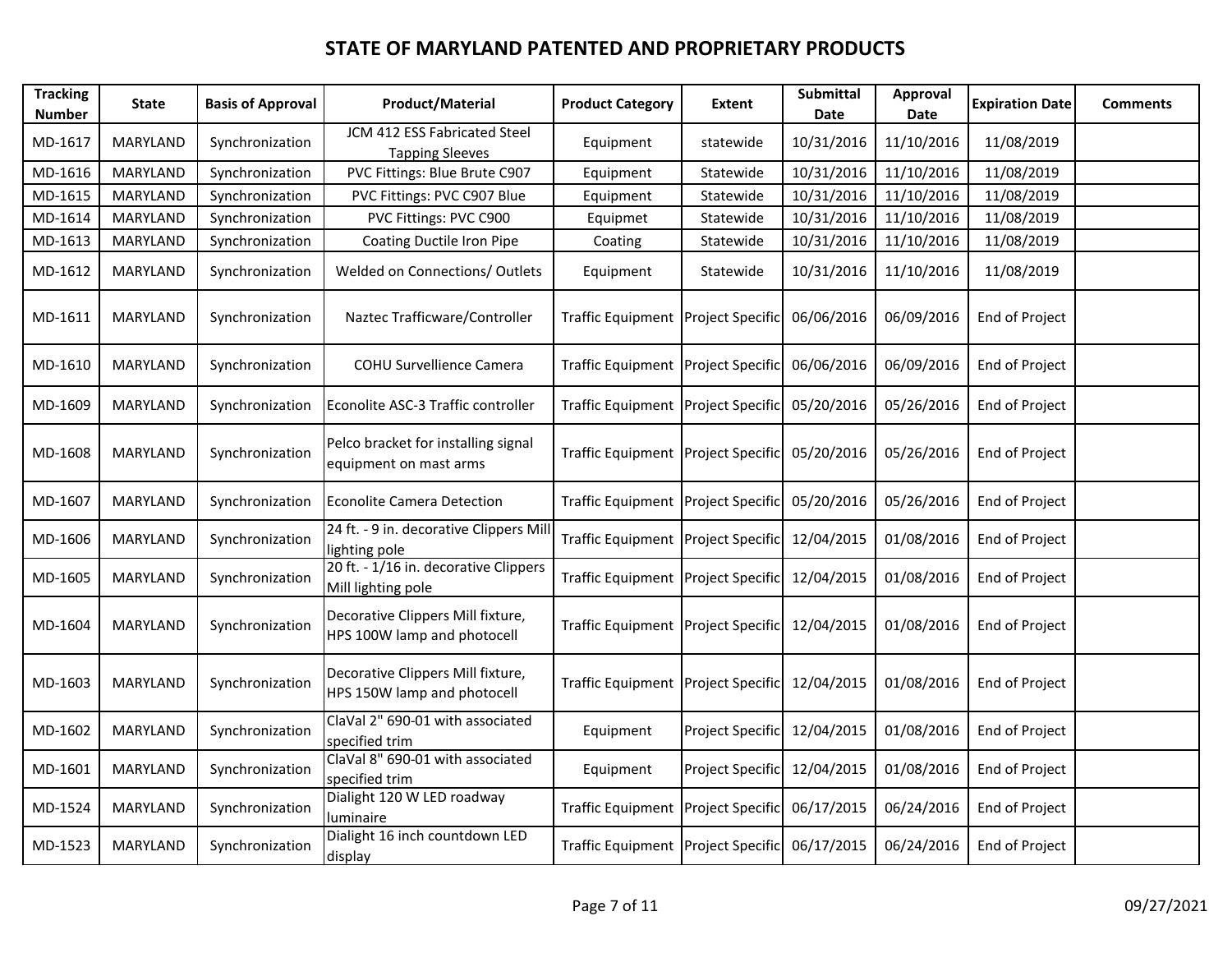| <b>Tracking</b><br><b>Number</b> | State    | <b>Basis of Approval</b> | <b>Product/Material</b>                                                                                                                                         | <b>Product Category</b>            | Extent | Submittal<br>Date | Approval<br>Date | <b>Expiration Date</b> | <b>Comments</b> |
|----------------------------------|----------|--------------------------|-----------------------------------------------------------------------------------------------------------------------------------------------------------------|------------------------------------|--------|-------------------|------------------|------------------------|-----------------|
| MD-1522                          | MARYLAND | Synchronization          | Dialight L.E.D. indications - XL<br>series for R, Y, G, lenses and X<br>series for YA, GA lenses                                                                | Traffic Equipment Project Specific |        | 06/17/2015        | 06/24/2016       | End of Project         |                 |
| MD-1521                          | MARYLAND | Synchronization          | Uninterruptible power supply<br>(UPS), continuous power supply<br>with power interface module,<br>batteries, and battery connector<br>harness                   | Traffic Equipment Project Specific |        | 06/17/2015        | 06/24/2016       | End of Project         |                 |
| MD-1520                          | MARYLAND | Synchronization          | Campbell audible pedestrian<br>pushbutton controller unit                                                                                                       | Traffic Equipment Project Specific |        | 06/17/2015        | 06/24/2016       | End of Project         |                 |
| MD-1519                          | MARYLAND | Synchronization          | Campbell audible pedestrian<br>pushbutton assembly & pedestrian<br>push button sign                                                                             | Traffic Equipment Project Specific |        | 06/17/2015        | 06/24/2016       | End of Project         |                 |
| MD-1518                          | MARYLAND | Synchronization          | Electric utility service equipment<br>(120/240 V, single phase, three<br>wire system) for an isolated<br>pedestrian electrical service                          | Traffic Equipment Project Specific |        | 06/17/2015        | 06/24/2016       | End of Project         |                 |
| MD-1517                          | MARYLAND | Synchronization          | Corning Optisheath® sealed<br>terminal, UCA series, Optitap®<br>connector adapters, 6 pigtails, 2<br>mechanical ports, wall bracket                             | Traffic Equipment Project Specific |        | 06/17/2015        | 06/24/2016       | End of Project         |                 |
| MD-1516                          | MARYLAND | Synchronization          | Corning Optitap <sup>®</sup> Fastaccess <sup>®</sup><br>technology Roc™ drop assembly,<br>1F Optitap to stub end, bulk pack,<br>dielectric, single-mode, 100 ft | Traffic Equipment Project Specific |        | 06/17/2015        | 06/24/2016       | End of Project         |                 |
| MD-1515                          | MARYLAND | Synchronization          | <b>GBIC connector for Cisco Ethernet</b><br>switch                                                                                                              | Traffic Equipment Project Specific |        | 06/17/2015        | 06/24/2016       | End of Project         |                 |
| MD-1514                          | MARYLAND | Synchronization          | Smartnet Cisco catalyst                                                                                                                                         | Traffic Equipment Project Specific |        | 06/17/2015        | 06/24/2016       | End of Project         |                 |
| MD-1513                          | MARYLAND | Synchronization          | Smartnet Cisco security router                                                                                                                                  | Traffic Equipment Project Specific |        | 06/17/2015        | 06/24/2016       | End of Project         |                 |
| MD-1512                          | MARYLAND | Synchronization          | Cisco security router with SFP port<br>catalog                                                                                                                  | Traffic Equipment Project Specific |        | 06/17/2015        | 06/24/2016       | End of Project         |                 |
| MD-1511                          | MARYLAND | Synchronization          | <b>Cisco Ethernet switch</b>                                                                                                                                    | Traffic Equipment Project Specific |        | 06/17/2015        | 06/24/2016       | End of Project         |                 |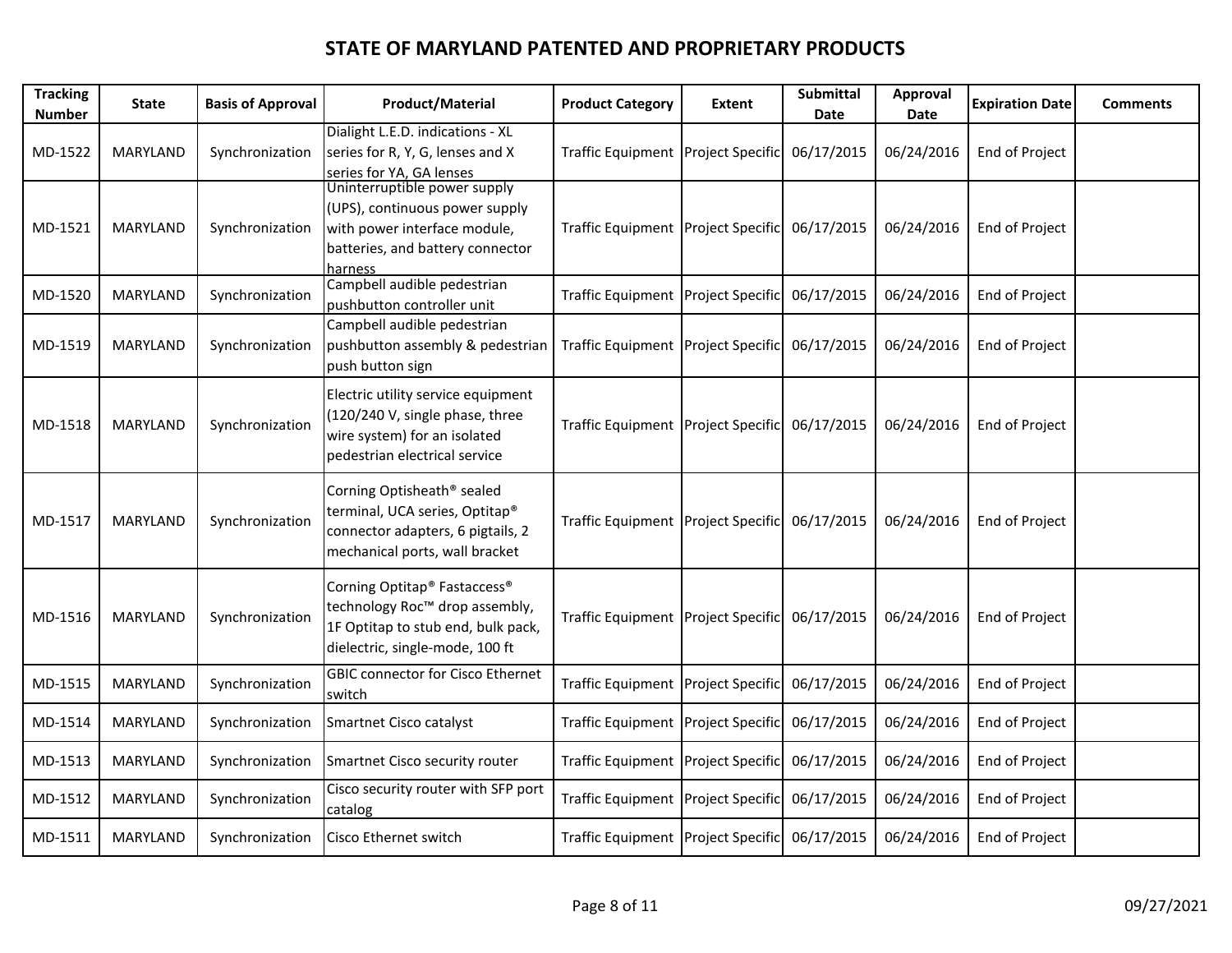| <b>Tracking</b><br><b>Number</b> | <b>State</b>    | <b>Basis of Approval</b> | <b>Product/Material</b>                                                                                                 | <b>Product Category</b>            | Extent                  | <b>Submittal</b><br>Date | Approval<br>Date | <b>Expiration Date</b> | <b>Comments</b> |
|----------------------------------|-----------------|--------------------------|-------------------------------------------------------------------------------------------------------------------------|------------------------------------|-------------------------|--------------------------|------------------|------------------------|-----------------|
| MD-1510                          | MARYLAND        | Synchronization          | Multilink, Inc. Network interface<br>box (NIB)                                                                          | Traffic Equipment Project Specific |                         | 06/17/2015               | 06/24/2016       | End of Project         |                 |
| MD-1509                          | MARYLAND        | Synchronization          | Systimax 24 port, light interface<br>unit (LIU) box                                                                     | Traffic Equipment Project Specific |                         | 06/17/2015               | 06/24/2016       | End of Project         |                 |
| MD-1508                          | MARYLAND        | Synchronization          | CAT5 outdoor video detection<br>rated cable with 2RJ-45 connector                                                       | Traffic Equipment Project Specific |                         | 06/17/2015               | 06/24/2016       | End of Project         |                 |
| MD-1507                          | MARYLAND        | Synchronization          | Aldis grid smart video detection<br>system set-up kit with 15 inch color<br>monitor and track ball                      | Traffic Equipment Project Specific |                         | 06/17/2015               | 06/24/2016       | End of Project         |                 |
| MD-1506                          | MARYLAND        | Synchronization          | Aldis grid smart video detection<br>system with ped module                                                              | Traffic Equipment Project Specific |                         | 06/17/2015               | 06/24/2016       | End of Project         |                 |
| MD-1505                          | MARYLAND        | Synchronization          | Naztec Ethernet temperature<br>probe assembly and sensor cable                                                          | Traffic Equipment Project Specific |                         | 06/17/2015               | 06/24/2016       | End of Project         |                 |
| MD-1504                          | MARYLAND        | Synchronization          | Naztec 16 inch, one-way, black<br>pedestrian signal head                                                                | <b>Traffic Equipment</b>           | <b>Project Specific</b> | 06/17/2015               | 06/24/2016       | End of Project         |                 |
| MD-1503                          | MARYLAND        | Synchronization          | Naztec 12 inch, one-way, five<br>section black signal head - mast<br>arm mount                                          | Traffic Equipment Project Specific |                         | 06/17/2015               | 06/24/2016       | End of Project         |                 |
| MD-1502                          | <b>MARYLAND</b> | Synchronization          | Naztec 12 inch, one-way, three<br>section black signal head - mast<br>arm mount                                         | Traffic Equipment Project Specific |                         | 06/17/2015               | 06/24/2016       | End of Project         |                 |
| MD-1501                          | <b>MARYLAND</b> | Synchronization          | Naztec nema base mounted<br>cabinet, intersection moitor, video<br>detection interface, and all<br>associated harnesses | Traffic Equipment Project Specific |                         | 06/17/2015               | 06/24/2016       | End of Project         |                 |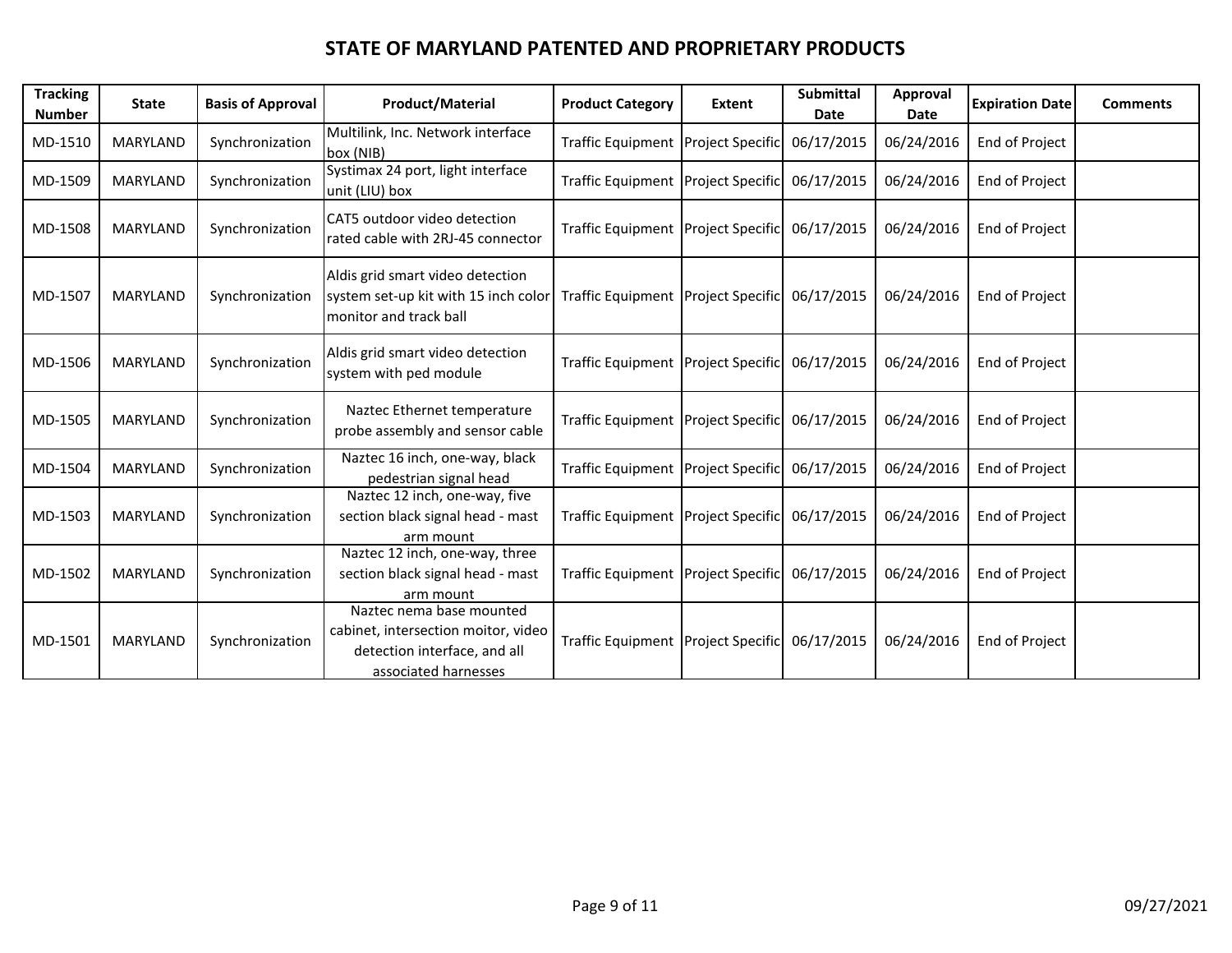| <b>Tracking</b><br><b>Number</b> | <b>State</b>    | <b>Basis of Approval</b>          | <b>Product/Material</b>                                                                                                                                                                                                                    | <b>Product Category</b>       | Extent                  | Submittal<br>Date | Approval<br>Date | <b>Expiration Date</b>          | <b>Comments</b>                                |
|----------------------------------|-----------------|-----------------------------------|--------------------------------------------------------------------------------------------------------------------------------------------------------------------------------------------------------------------------------------------|-------------------------------|-------------------------|-------------------|------------------|---------------------------------|------------------------------------------------|
| MD-1305                          | MARYLAND        | Synchronization                   | In-house<br>Installation/Wiring/Programming<br>of Traffic Signal Control Equipment,<br>Malfunction Management Units,<br>Uninterruptible Power Supplies,<br>Accessible Pedestrian Systems<br>Equipment, and Vehicular<br>Preemption devices | Equipment                     |                         | 3/15/13           | 03/20/2013       | 03/15/2016                      | Still applicable                               |
| MD-1304                          | <b>MARYLAND</b> | Synchronization                   | Opticom Equipment, GPS-Base and<br>Legacy Infra Red Based Emergency<br>Vehicle Preemption System<br><b>Equipment by Global Traffic</b><br><b>Technologies</b>                                                                              | Equipment/Safety<br>Equipment |                         | 3/15/13           | 03/20/2013       | 03/15/2016                      | Still applicable                               |
| MD-1303                          | <b>MARYLAND</b> | Synchronization                   | <b>Econolite ASCIII Traffic Signal</b><br>Controller/Econolite Terra Machine<br><b>Vision Cameras</b>                                                                                                                                      | Equipment/Safety<br>Equipment |                         | 3/15/13           | 03/20/2013       | 03/15/2016                      | Still applicable                               |
| MD-1302                          | MARYLAND        | Synchronization                   | "Conoga" brand Loop<br>Amplifiers/Detectors by 3M<br>Corporation                                                                                                                                                                           | Equipment                     |                         | 3/15/13           | 03/20/2013       | 03/15/2016                      | Still applicable                               |
| MD-1301                          | <b>MARYLAND</b> | Synchronization                   | Accessible Pedestrian System<br>Equipment by Polara Engineering                                                                                                                                                                            | Equipment                     |                         | 3/15/13           | 03/20/2013       | 03/15/2016                      | Still applicable                               |
| MD-0016                          | MARYLAND        | Synchronization                   | Econolite ASC III traffic Signal<br>controllers                                                                                                                                                                                            | ITS Hardware or<br>System     | Statewide               | 3/30/09           | 04/09/2009       | 04/08/2011                      |                                                |
| MD-0014                          | MARYLAND        | Synchronization                   | LED Retrofit kit for Mark IV<br>Dynamic Message signs                                                                                                                                                                                      | ITS Hardware or<br>System     | Project Specific        | 7/7/08            | 07/23/2008       | End of Project                  |                                                |
| MD-0013                          | <b>MARYLAND</b> | Other                             | Installation and Integration of E-<br>screening equipment by ACS/HELP                                                                                                                                                                      | <b>ITS Services</b>           | <b>Project Specific</b> | 9/25/07           | 11/15/2007       | End of Project                  | E-escreening<br>equipment is for<br>WIM system |
| MD-0012                          | <b>MARYLAND</b> | <b>Public Interest</b><br>Finding | Vertical lift retractable gate<br>manufactured bye Lokran<br>Industries                                                                                                                                                                    | Safety Hardware               | Project Specific        |                   | 12/04/2001       | End of Project                  | Under<br>Construction                          |
| MD-0011                          | <b>MARYLAND</b> | Public Interest<br>Finding        | IdleAir equipment                                                                                                                                                                                                                          | Miscellaneous                 | Project Specific        |                   | 11/11/2005       | End of Project                  | Still applicable                               |
| MD-0010                          | MARYLAND        | No Equal/Best Fit                 | <b>Automated Roadway Analyzer</b><br>(ARAN)                                                                                                                                                                                                | Equipment                     | Statewide               |                   | 05/18/2006       | End of Project Still applicable |                                                |